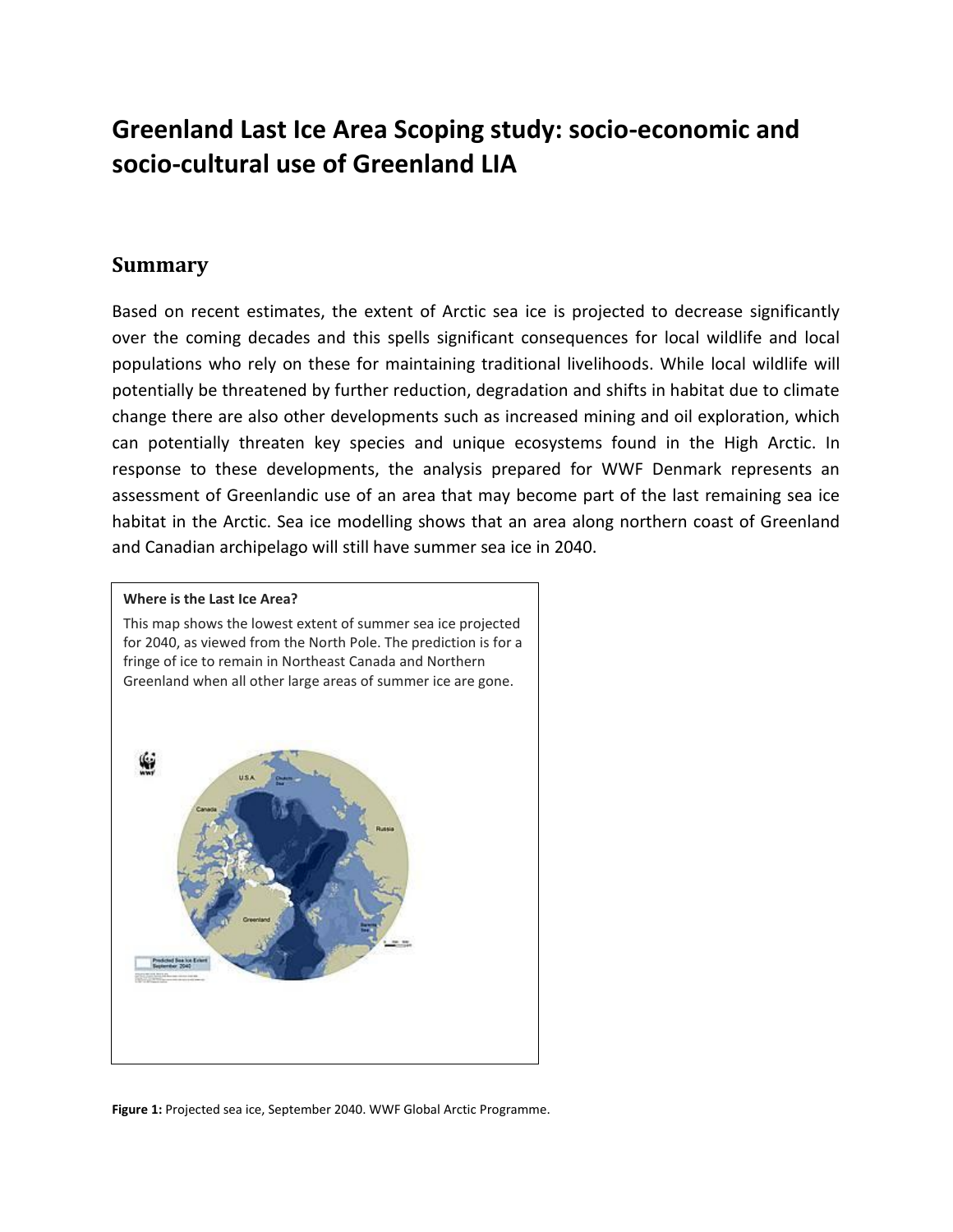This project is intended to facilitate discussion among stakeholders concerning a future management framework for the Last Ice Area (LIA). WWF will help chart a future for the last remaining sea ice habitat in the Arctic. Ideally defined and managed by Arctic Indigenous people and governments in the Arctic, the area should retain healthy and resilient wildlife and habitats on land, sea and sea ice. The area should continue to maintain the cultural, spiritual and livelihood needs of people in this region providing space for continued traditional use.

# **Conclusions**

This part of the analysis brings together all of the previously outlined developments in order to assess both positive and negative impacts of current and future human activities in the LIA, and the effects that increased shipping, mineral exploration and tourism may hold in store for species conservation in the area. The conclusions include an identification of some knowledge gaps that should be filled and potential elements of a management regime for the Greenland portion of the LIA. These elements are identified not as a final position of WWF, but to promote discussion among relevant stakeholders.

## **Impacts of current and potential activities**

A summary of current (and potential future) mining activities suggests that these are not only on the rise but that this development will probably increase even further as the ice gives way to more areas of open (and therefore accessible) land and shorelines for mining and related shipping activities.

In the north-eastern part of the LIA (including areas located inside the National Park), significant stretches of land have already been conceded to mining exploration and possible subsequent exploitation and drilling activities. Based on available information obtained to date, the combined size of the areas in question is somewhere between 4,000 and 5,000km<sup>2</sup>. Should increases in mining occur, the King eider and the common sandpiper could be threatened, but there are also numerous other species, such as Canadian goose and Sabine's gull that depend upon parts of the National Park area (both inside and outside the LIA) as either stop-over, moulting or nesting sites. Numerous daily low-level helicopter flights might affect these species and it is recommended that future research be aimed at clarifying these and related noisedisturbance issues further.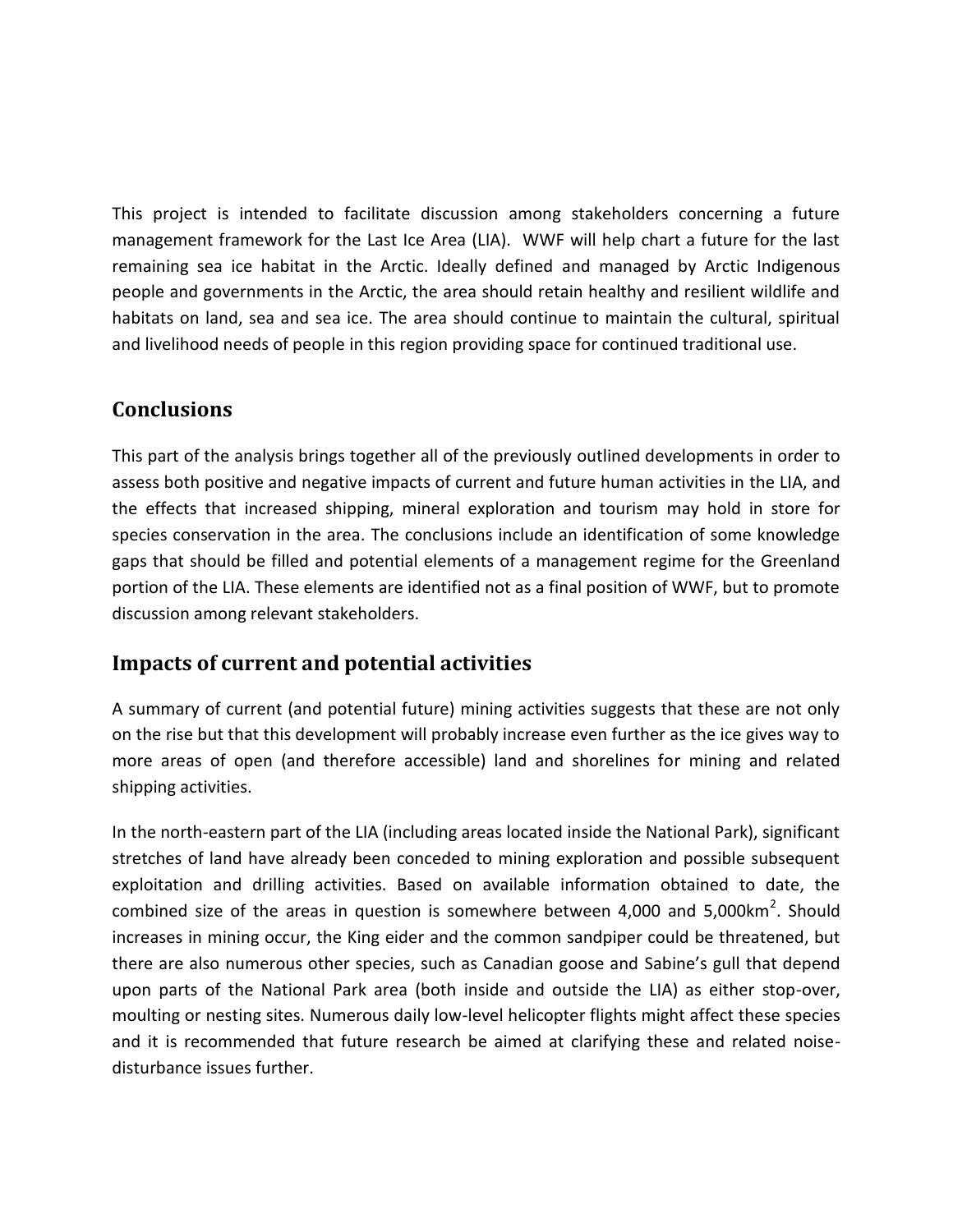Marine mammals such as walrus and seal use parts of the coastline and elaborate fjord systems in the north-eastern part of the LIA as haul-out and these species could also be adversely affected by significant increases in possible shipping and related transport activities associated with mineral exploration.

Core areas for polar bears have been identified within the Greenland LIA, including locations on Peary Land and Mylius Erichsen Land where polar bears with cubs are often seen (Aastrup & Boertmann, 2009). But satellite data document that polar bears use large parts of the Greenland Sea area. The 2012/2013 Greenland Sea hydrocarbon license round has highlighted the need for more research and new data on the East Greenland polar bear population followed by management to prevent negative consequences of new industry on wildlife.

Near Qaanaaq a number of important habitats for local waterfowl like little auks, king eiders and polar guillemots are identified. These habitats must be managed to sustain future healthy populations even under dual stress. More specifically, along the north-western coastline, the analysis identified a significant overlap between the current locations of important nesting sites and licensed areas reserved for mining exploration and development.

The risks associated with increased off-shore oil exploration inside or adjacent to the LIA should also be considered. A main concern is the dependence of the identified species on areas of open water (polynyas) for feeding grounds, and the near-shore marine ecosystem in general. The effects of any long-term presence of human activities related to oil exploitation, such as the construction of rigs, supply ports and increased shipping around coastal waters should be considered in relation to the delicate habitation patterns of waterfowl species such as little auks and king eiders.

Apart from current mining and possible future hydrocarbon exploration activities, other factors which could impact upon local birdlife include; gradual increases in arctic shipping and transport, overharvest of eggs and the impacts related to sudden shifts and general changes in local weather and climate, such as increased precipitation or irregularities in the occurrence of open water areas.

The potential future impacts of offshore oil exploration in the LIA are also threats to marine mammal species such as walrus, whales and polar bears that migrate, feed and nurse their young in and near the same waters. The effects that underwater disturbances such as seismic surveying and drilling activities have upon migrating groups of narwhals, belugas, walruses and bowheads, and local shallow-water dwelling walrus, are still poorly understood. The worst case scenario is a large oil spill in the area, which, based on the lessons learned from *Exxon Valdez* in 1989, would represent a significant threat to birdlife and local marine mammals that rely on the delicate floe edge environment as their primary habitat. The human costs of this scenario are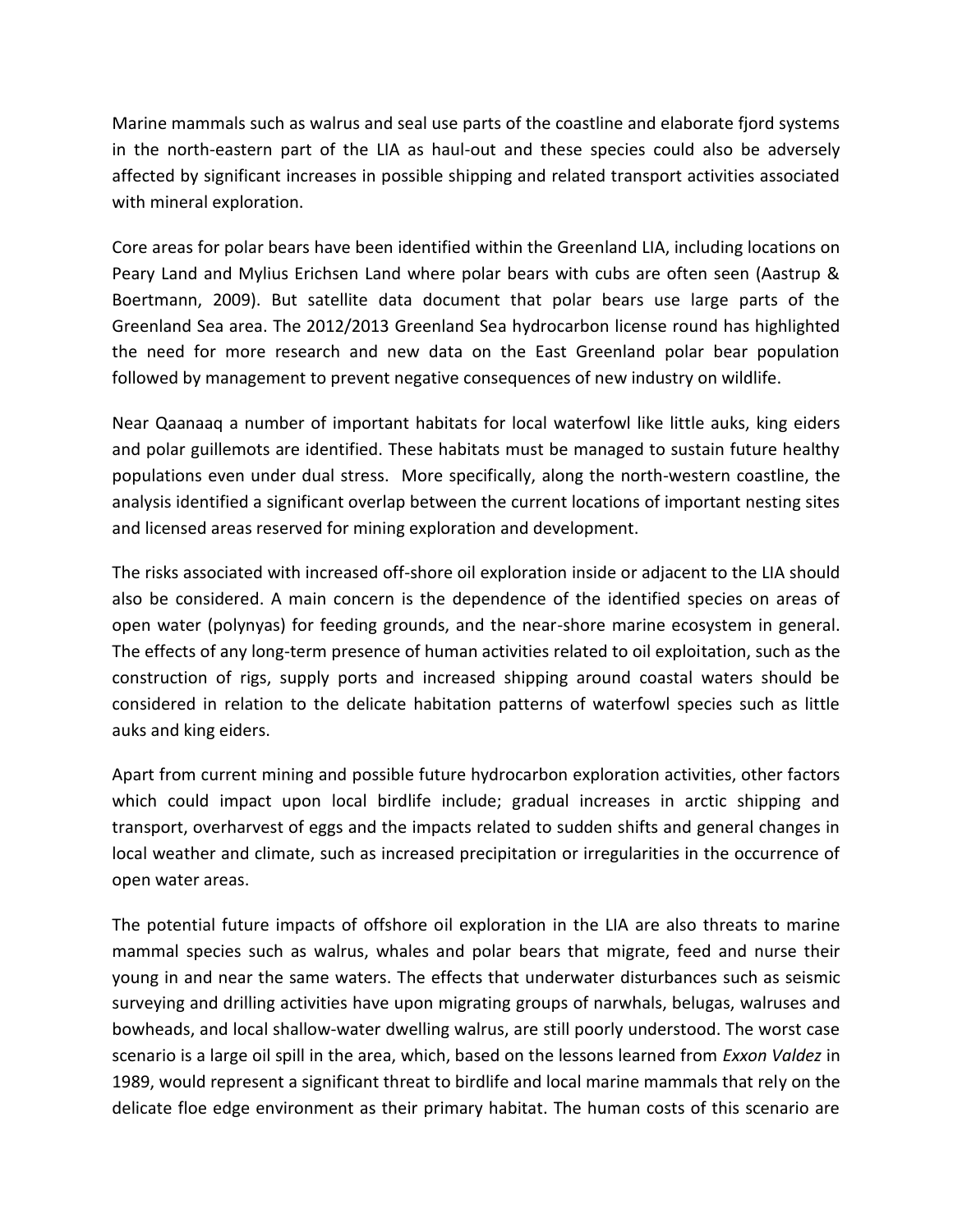also high in that a significant proportion of the local population continues to depend upon the presence of harvestable species for vital aspects of health and traditional livelihoods to be maintained.

Walrus are often characterised as a highly noise sensitive, even shy, marine mammal and this species is dependent upon a very exclusive habitat for access to feeding opportunities i.e. near shore, shallow waters. A survey of studies and scholarly research that would shed more light on the effects of, for example, underwater noise from engines and offshore drilling equipment and their impacts upon selected species, should be critically assessed since this represents an important argument for careful management of walrus habitat.

The state of the current beluga whale population remains a critical issue since it is already endangered due to the periodically unsustainable management of the species (Boertmann, 2006). The management of beluga has a long record of heated debate due to the social significance of the animal and concerns and warnings from the authorities and the international community about potential over-harvest. Increases in offshore activities that may affect the conservation status of belugas will no doubt add to an already delicate national issue. The question of potential impacts on whales and other marine mammals is limited by lack of knowledge about their migration and feeding patterns.

Another consequence of new industry and increased activities is the risk of conflict as traditional uses of sea and land are under pressure from new uses. In the Greenland LIA Qaanaaq hunters are arguing that there is a need for regulation of tourism. This could be supplemented by dialogues with the tourism industry and information available for tourists, sailors etc.

As licenses are granted for mineral prospecting and exploration activities areas there is a risk of barriers to access to hunting grounds, fishing sites and sites of historical or spiritual value. In the licensing process traditional use must be addressed, people must be asked about their use of the area and information about the consequences of a license must be clear. Conflict of land use has occurred in other parts of Greenland, i.e. by the Appaluttoq mountain near Qeqertarsuatsiaat where locals were restricted to go and harvest rubies as concessions for the area was given to True North Gems (Information, 2007). Industry must be aware of the risk of land use conflict and carefully map and mitigate potential conflict.

On the positive side, increased mining and oil exploration in the LIA would entail a likely increase in job availability for a local workforce, which currently only enjoys very few opportunities for waged employment. There is an ongoing debate in Greenland about the future of many of the smaller and more remote communities where economic alternatives to subsistence hunting and fishing have often been discussed and so the prospect of increased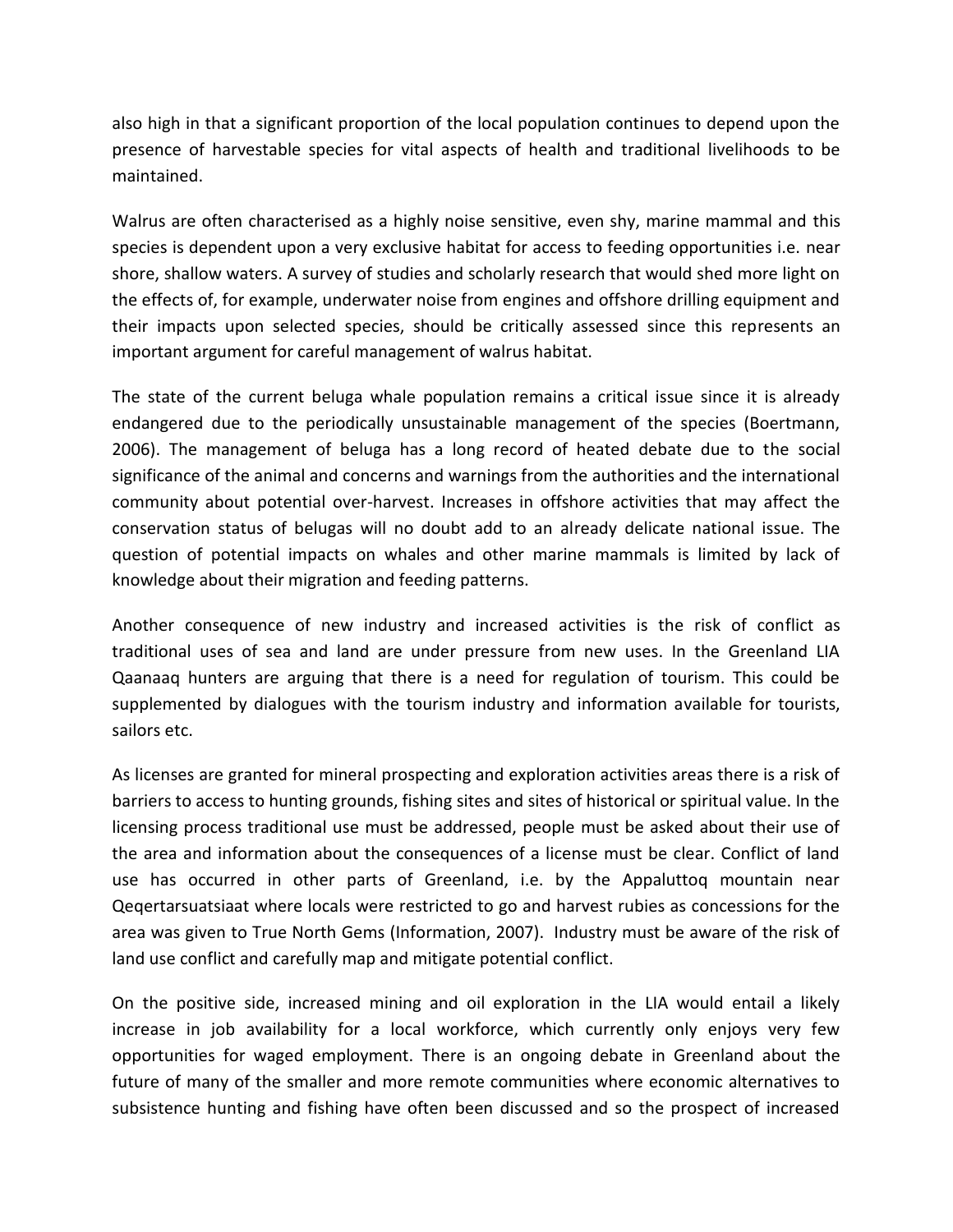mining and tourism can be viewed as a positive development. But at the same time however, the socio-cultural impacts of having to accommodate a sudden influx of foreign workers and its consequence for a remote small-scale fishing community should also be considered (Arctic Human Development Report, Arctic Council, 2004).

The resources hidden in the mountains and sea bed of Greenland are rich and there are potentials for new industries across the country. Many of these potentials are being developed these years, but still today only one mine is in operation: the Nalunaq gold mine in South Greenland.

Even if new industries are being developed Greenland still is highly dependent of its living resources at sea. Hunting and fishing in particular still provides food on the table for many families, a source of income for the many that work in the fishing industry and for the country an important export. Still today, fish and seafood make up 85 pct. of the export from Greenland. Sustainable management of existing fisheries in the light of climate change and loss of sea ice is increasingly important but likewise is the careful introduction of new fisheries or fisheries in newly opened waters to avoid over-harvest and collapse.

Development of new industry may also be a source of new research and knowledge. The prospective oil licensing round and subsequent national debate could give renewed life to the question concerning the many unique bird colonies found along the coast and how best to preserve their habitats for future generations. Seismic activities in four regions are planned for the 2013 field season. As part of these activities research in the consequences of seismic activities on marine mammals is carried out, increasing our knowledge about wildlife, wildlife use of the area and the consequences of seismic activities. Much research in Greenland today is conducted in relation to the EIAs and therefore funded by international corporations. Where researchers and organisations in Greenland take part in these projects, valuable capacity and knowledge is added to Greenlandic society.

Linked to this research is the discussion about nature management and conservation. Researchers have mapped biological hot-spots of the National Park (Aastrup & Boertmann, 2009) and most recently identified ecologically valuable and sensitive marine areas in relation to shipping (Christensen *et.al*, 2012). With these studies researchers put conservation and the increasing need for a comprehensive management regime on the agenda.

### **Creating a management regime for the Greenland LIA**

From a conservation point of view, it would seem that the idea of creating a comprehensive